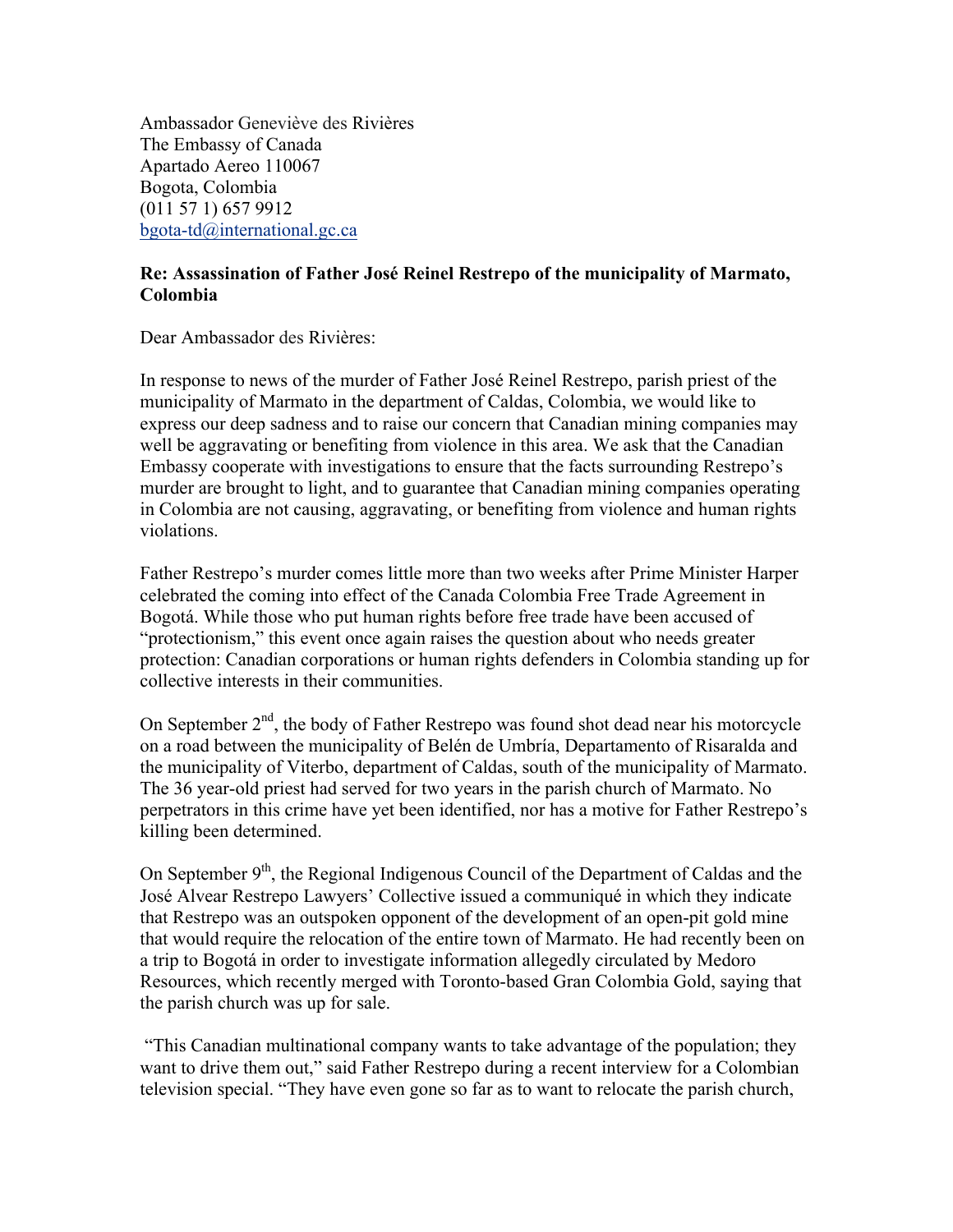and they've come and asked me if I agree with the relocation of the town. I've ignored them, I've avoided them, and I've also responded saying, no. I've openly told them that I'm not in agreement with this."

"The church is a defender of the poor, the church declares itself in defence of the poor, and the small scale miners of Marmato are at real risk of losing their jobs in this situation… The company doesn't provide them with an alternative to their jobs because the company wants to use open-pit mining by displacing the population and exploiting this area in a short period of time."

The municipality of Marmato has historically relied on small-scale mining activities. Indigenous artisanal mining has taken place for centuries in this area, with afrocolombians and more recently other miners joining in. Besides requiring relocation of the heritage mining town, the proposed large-scale open pit gold mine would compound pressures small-scale miners are already experiencing, having been being declared illegal by the Colombian State. Miners are being cut-off from the supply of explosives, forcing them to use home-made, unsafe techniques. This project also has impacts on ongoing land claims to the area by the Indigenous Embera people whom companies have not recognized.

The Canadian company Colombia Goldfields Ltd originally began working in Marmato in 2005, before Medoro Resources bought them out in 2010. Medoro Resources then merged with Gran Colombia Gold Corp in June 2011, a company in which the Canadian Pension Plan reports holdings of \$6 million CDN. Gran Colombia Gold issued a statement on September 2<sup>nd</sup> with regard to Restrepo's murder stating, "We hope the authorities will fully investigate this crime and swiftly establish what took place. The company reiterates our complete rejection of any acts of violence."

Such statements are not enough.

Echoing the demands of committees, associations and Indigenous councils in Marmato and Caldas, we urge the Canadian Embassy to cooperate with all investigations into this matter in order to ensure that the facts surrounding Restrepo's murder are brought to light. The Embassy should also encourage the company to cooperate fully. Furthermore, in light of the terms of the Canada Colombia Free Trade Agreement, which stipulate an annual report on associated human rights impacts, we also ask that the Canadian Embassy help guarantee that Canadian mining companies operating in Colombia, in the context of the ongoing internal armed conflict, are not causing, aggravating, or benefiting from violence and human rights violations. Finally, we ask that stronger mechanisms be put in place to hold Canadian companies to account in the context of armed conflict as an additional necessary step to signal that the Canadian government takes its human rights obligations seriously.

We look forward for your response and further communications with the Embassy in these regards.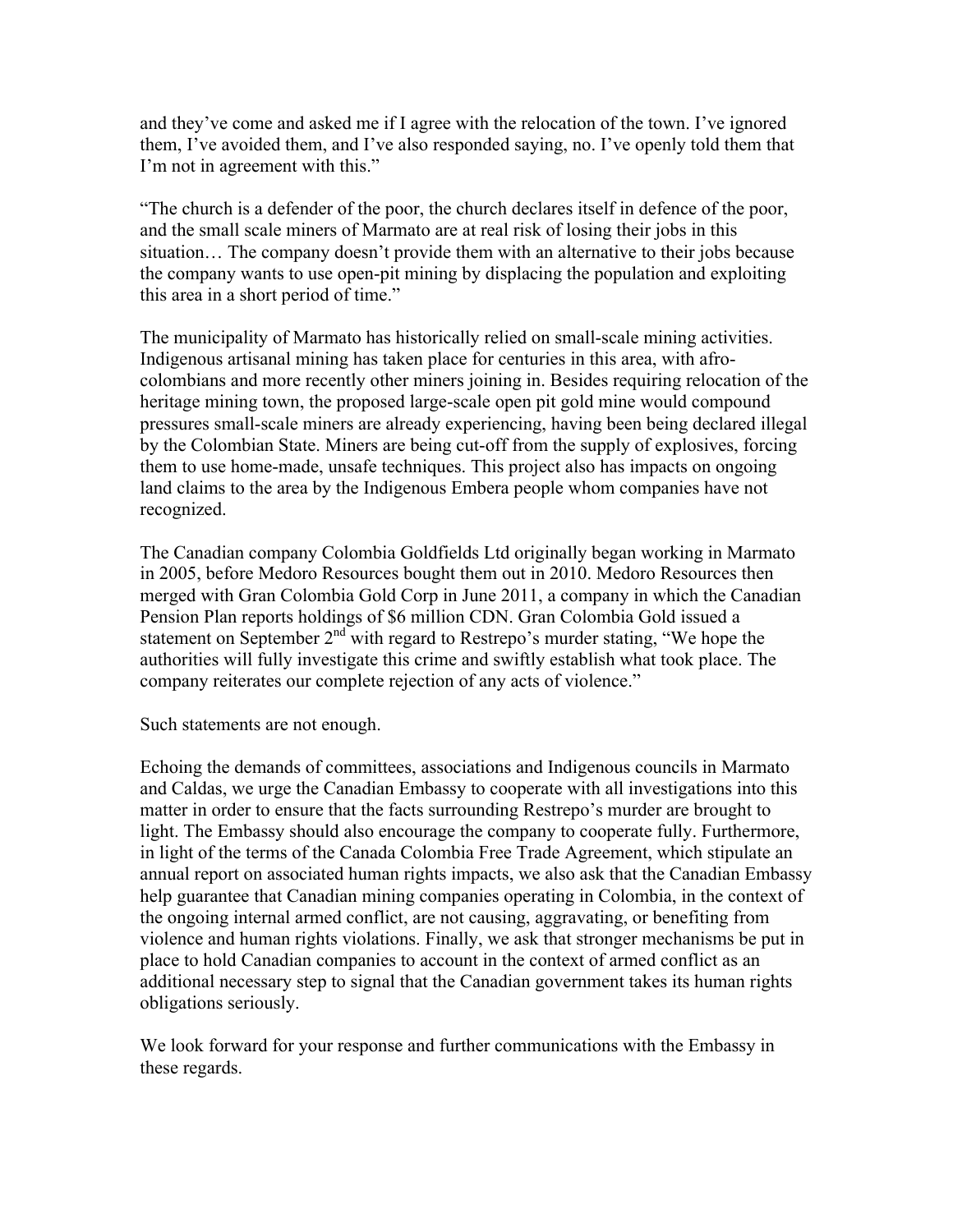## Sincerely,

Atlantic Regional Solidarity Network

The Canadian Union of Postal Workers Canadian Union of Public Employees (CUPE) Christian Peacemaker Teams CPT Colombia Coalition québécoise sur les impacts socio-environnmentaux des transnationales en Amérique latine CoDevelopment Canada Colombia Action Solidarity Alliance (CASA) Comité pour les droits humains en Amérique latine (CDHAL) Common Frontiers Council of Canadians International Council of Latin American and Caribbean Women in Canada Inter Pares KAIROS: Canadian Ecumenical Justice Initiatives Latin American and Caribbean Solidarity Network Latin American Trade Unionists Coalition (LATUC) Members of the Extractive Industries Research Group (EIRG), York University Members of the Executive Committee of The Centre for Research on Latin America and the Caribbean at York University (CERLAC) Mining Injustice – Toronto MiningWatch Canada Muslim Unity group Toronto Partners in Mission Unit, The United Church of Canada PASC (Projet Accompagnement Solidarité Colombie) Public Service Alliance of Canada (PSAC) The Steelworkers Humanity Fund Toronto Haiti Action Committee

cc: Angelino Garzón